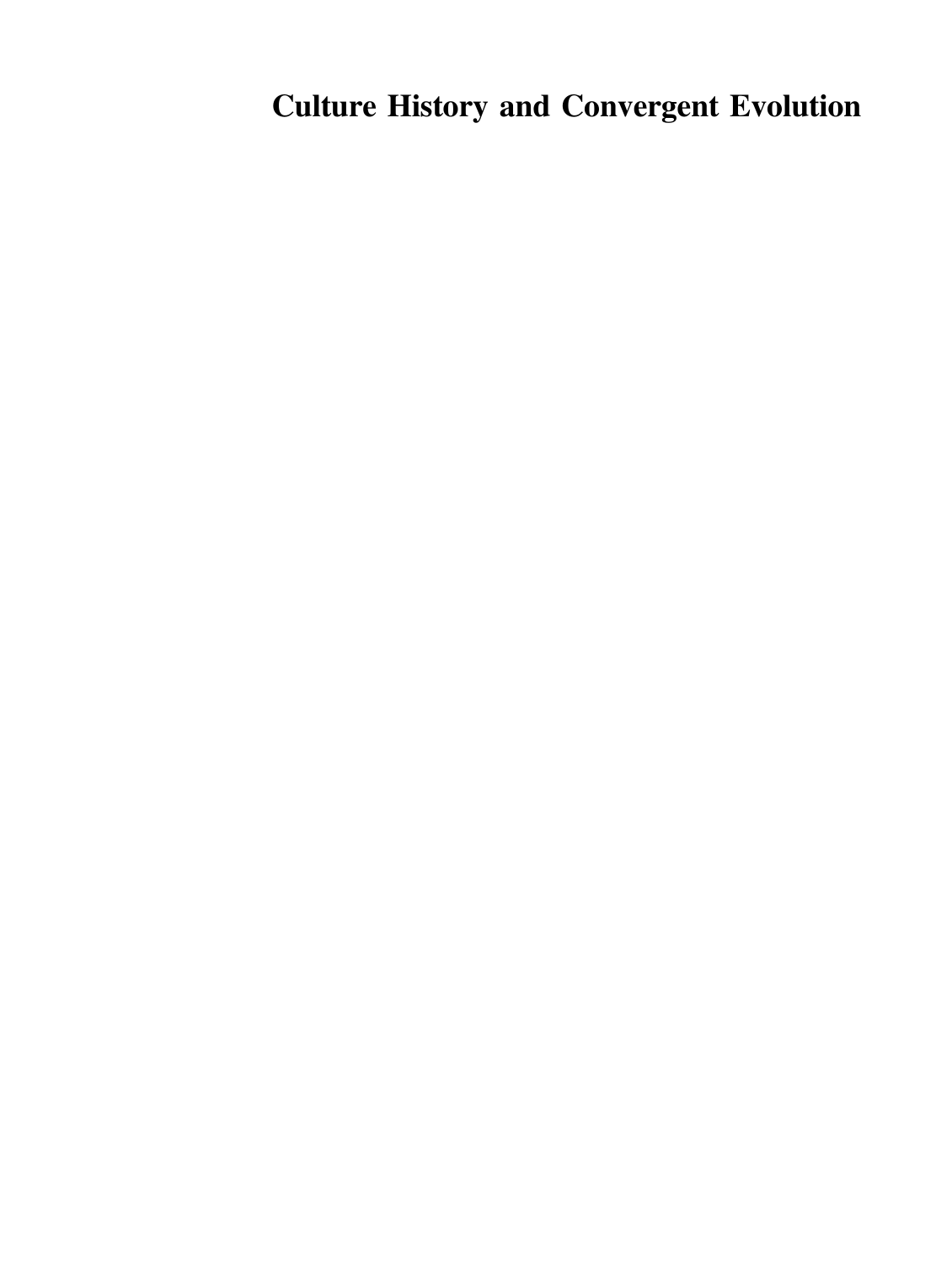# Vertebrate Paleobiology and Paleoanthropology Series

Edited by

#### Eric Delson

Vertebrate Paleontology, American Museum of Natural History New York, NY, USA

#### Eric J. Sargis

#### Yale University Department of Anthropology, New Haven, CT, USA

Focal topics for volumes in the series will include systematic paleontology of all vertebrates (from agnathans to humans), phylogeny reconstruction, functional morphology, Paleolithic archaeology, taphonomy, geochronology, historical biogeography, and biostratigraphy. Other fields (e.g., paleoclimatology, paleoecology, ancient DNA, total organismal community structure) may be considered if the volume theme emphasizes paleobiology (or archaeology). Fields such as modeling of physical processes, genetic methodology, nonvertebrates or neontology are out of our scope.

Volumes in the series may either be monographic treatments (including unpublished but fully revised dissertations) or edited collections, especially those focusing on problem-oriented issues, with multidisciplinary coverage where possible.

#### Editorial Advisory Board

Ross D.E. MacPhee (American Museum of Natural History), Peter Makovicky (The Field Museum), Sally McBrearty (University of Connecticut), Jin Meng (American Museum of Natural History), Tom Plummer (Queens College/CUNY).

More information about this series at http://www.springer.com/series/6978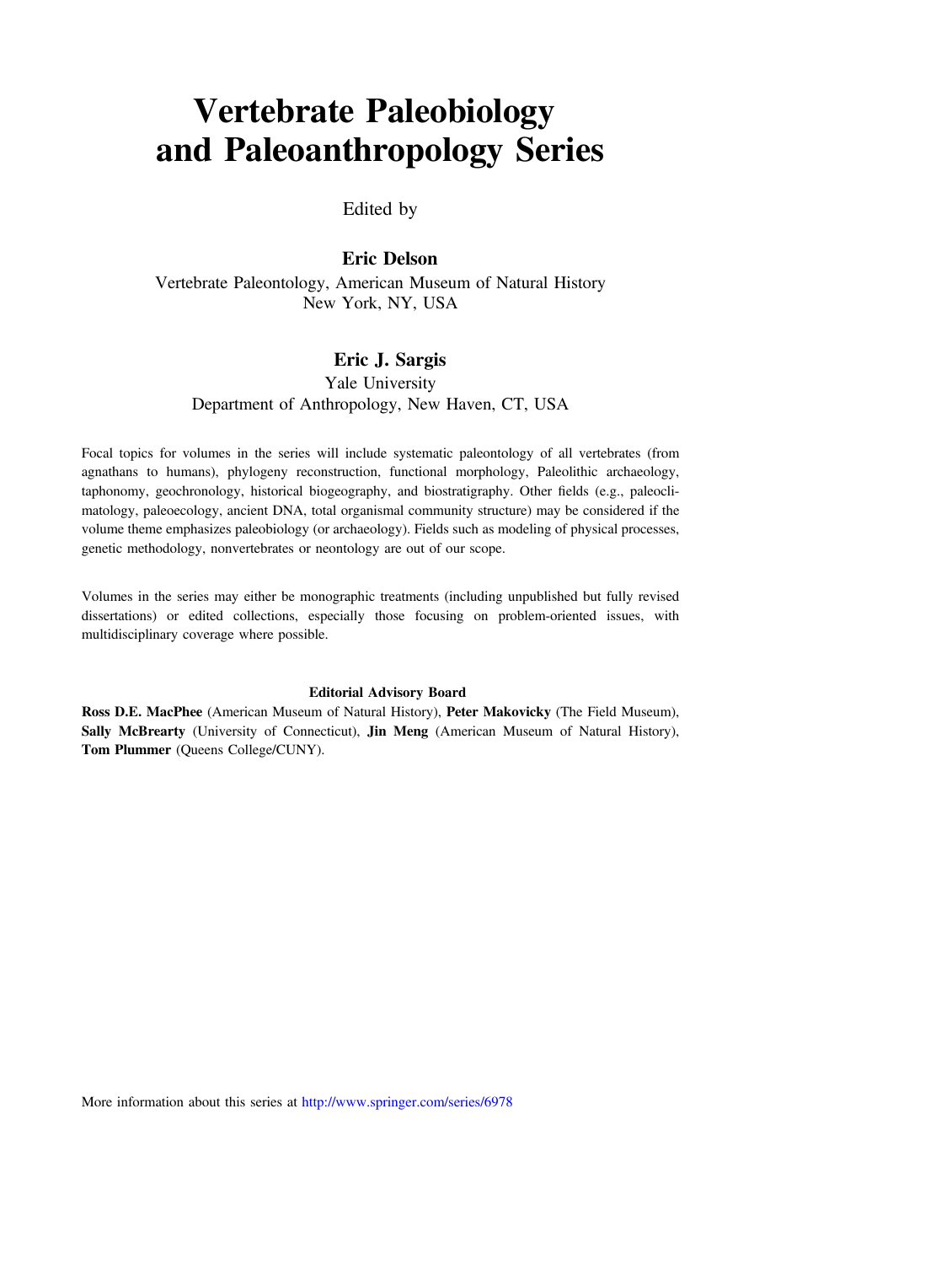# Culture History and Convergent Evolution

## Can We Detect Populations in Prehistory?

Edited by

### Huw S. Groucutt

Extreme Events Research Group, Max Planck Institute for Chemical Ecology, Jena, Germany;

Department of Archaeology, Max Planck Institute for the Science of Human History, Jena, Germany;

Max Planck Institute for Biogeochemistry, Jena, Germany

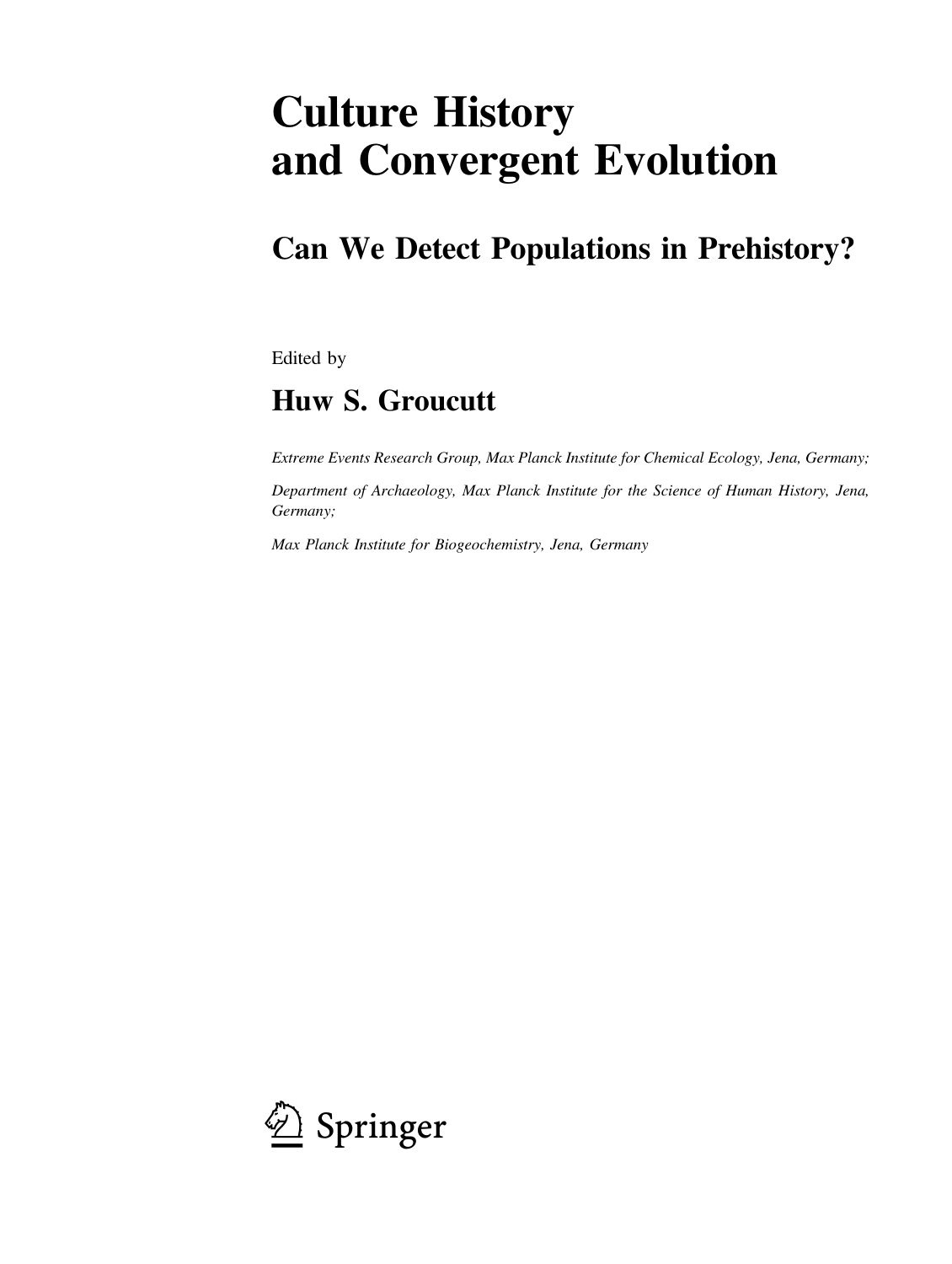Editor Huw S. Groucutt Extreme Events Research Group Max Planck Institute for Chemical Ecology Jena, Germany

Department of Archaeology Max Planck Institute for the Science of Human History Jena, Germany

Max Planck Institute for Biogeochemistry Jena, Germany

ISSN 1877-9077 ISSN 1877-9085 (electronic) Vertebrate Paleobiology and Paleoanthropology ISBN 978-3-030-46125-6 ISBN 978-3-030-46126-3 (eBook) <https://doi.org/10.1007/978-3-030-46126-3>

© Springer Nature Switzerland AG 2020

This work is subject to copyright. All rights are reserved by the Publisher, whether the whole or part of the material is concerned, specifically the rights of translation, reprinting, reuse of illustrations, recitation, broadcasting, reproduction on microfilms or in any other physical way, and transmission or information storage and retrieval, electronic adaptation, computer software, or by similar or dissimilar methodology now known or hereafter developed.

The use of general descriptive names, registered names, trademarks, service marks, etc. in this publication does not imply, even in the absence of a specific statement, that such names are exempt from the relevant protective laws and regulations and therefore free for general use.

The publisher, the authors and the editors are safe to assume that the advice and information in this book are believed to be true and accurate at the date of publication. Neither the publisher nor the authors or the editors give a warranty, expressed or implied, with respect to the material contained herein or for any errors or omissions that may have been made. The publisher remains neutral with regard to jurisdictional claims in published maps and institutional affiliations.

Cover image: Handaxe from Nefud Desert. Copyright: Palaeodeserts Project

This Springer imprint is published by the registered company Springer Nature Switzerland AG The registered company address is: Gewerbestrasse 11, 6330 Cham, Switzerland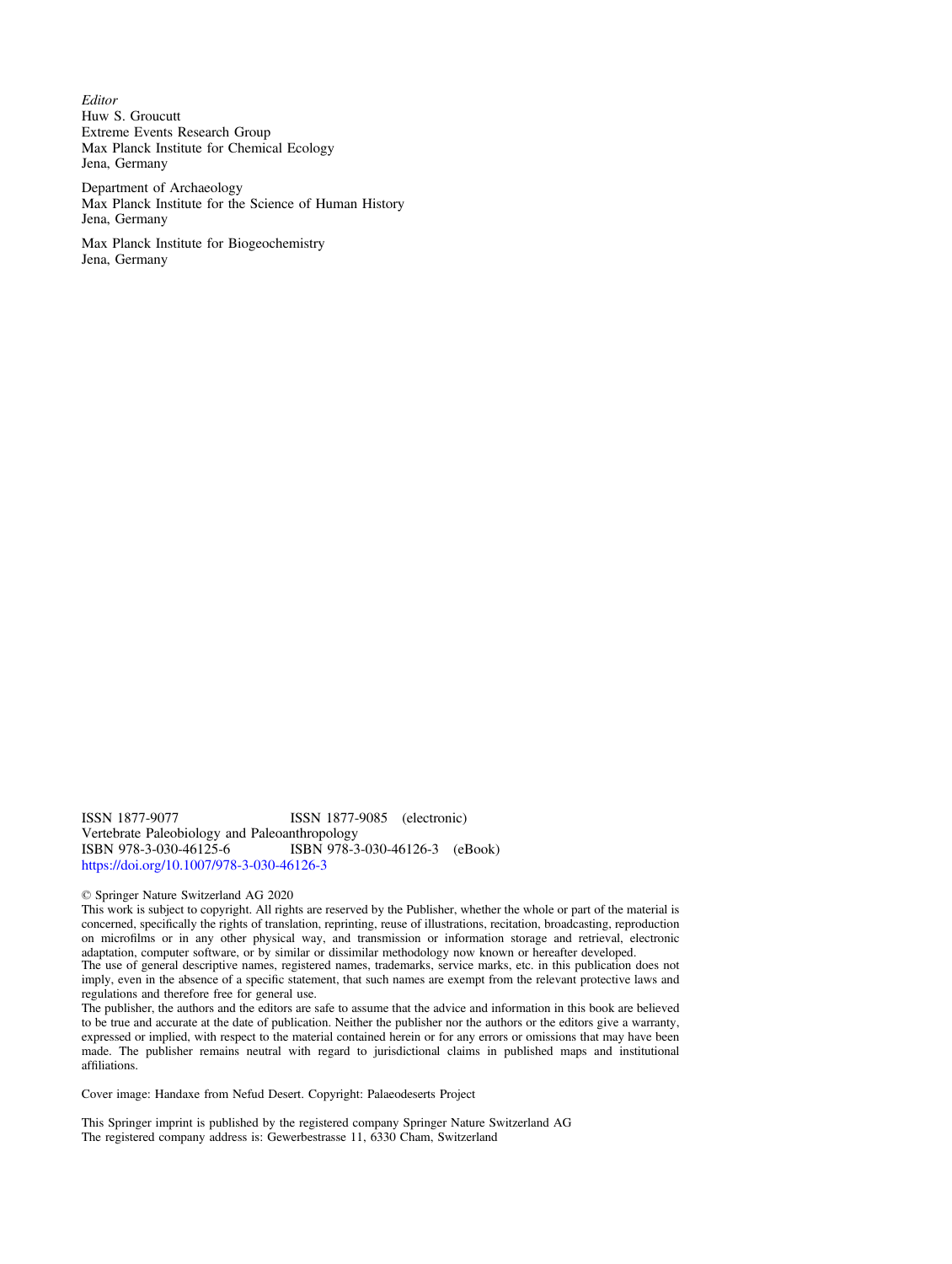### Preface

Archaeology uses patterns of similarities and differences in material culture to construct narratives about the human past. Its methodologies to do this borrow from both the natural and social sciences, and over time diverse schools of thought have developed. Crudely put, some see culture (learned behaviours) as absolutely paramount in determining the form of things like stone tools, while others emphasize 'pragmatic' factors such as the use of different kinds of raw material. Other perspectives sit between these extremes, such as those emphasizing the centrality of variation in mobility strategies in determining the nature of the archaeological record.

At the root of these different approaches and perspectives are diverse ways of understanding the character and meaning of similarities and differences in the archaeological record. The aim of this book is not to 'heal' and reconcile the diverse approaches used in archaeology, but rather to explore one of the fundamental building blocks for all perspectives. 'Convergent evolution' in this setting refers to the independent evolution of particular forms of material culture, as opposed to their spread with the movement of people or ideas. Convergent evolution is therefore the opposite side of the coin to cultural transmission. While cultural transmission theory has been widely discussed in the literature in recent years, rather less has been made of convergent evolution.

Most, or hopefully all, archaeologists would accept that convergent evolution characterizes at least some elements of the archaeological record: the question is, how much? If we cannot satisfactorily answer this question then accounts of the past—be they of highly 'cultural-historical' character or biologically-derived cladistics-based perspectives—will build a potential ticking time bomb into their DNA.

When I first pitched the idea of this book I soon discovered a similar book was about to come out: the excellent Convergent Evolution in Stone-Tool Technology (2018, MIT Press), edited by Michael J. O'Brien and colleagues. The convergent evolution of a book on convergent evolution highlights the importance of this topic in the contemporary research climate. As O'Brien and colleagues' book focuses very much on lithic technology and is somewhat weighted towards chapters looking at the Americas, I decided to take a slightly different tack. While still primarily relating to lithic technologies, which constitute the overwhelming body of data for the human past, I sought to connect this field of study with the notion of 'populations'.

The reasons for emphasizing this notion of 'population' are three-fold. Firstly, the idea of 'populations' offers a bridge between subject areas. It is, for example, an absolutely central notion in genetics, so it is important to think about what we can (and cannot) say about human populations in prehistory. Secondly, archaeology is gradually coming to the realization that population dynamics (demography) are central to understanding long-term processes in the human past. For example, genetic studies often assume panmixia (random mating), but archaeology and related disciplines can provide information on population structure which can allow models to be refined. Thirdly, in archaeological accounts, populations are often seen as being central and are often linked with particular forms of material culture. Thus, for example,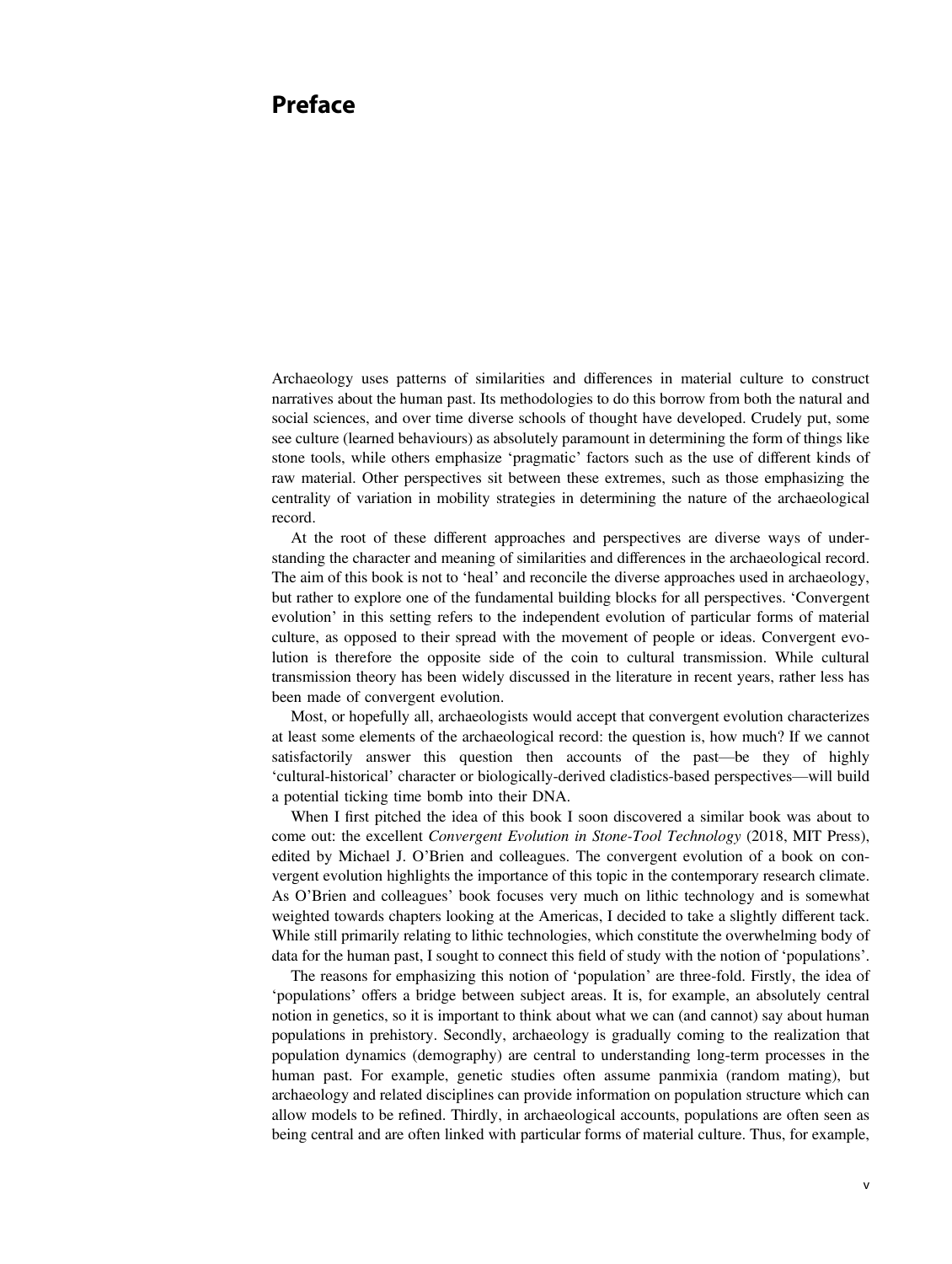one can read about the 'Aterians', the 'Gravettians', the 'Nubians', etc. Yet at root, these vaguely defined 'populations' are effectively just guesses based on patterns observed in archaeological data. Yet, what that patterning *means* is not self-evident. What does it mean if we find a particular kind of lithic technology in one area for 100,000 years? No straightforward framework exists to link the kind of long-term patterning visible in the archaeological record with the existence of 'populations' as commonly understood in social or biological ways. I think that linking thinking about populations with considerations of convergent evolution can offer a useful way to orient our thoughts about the past. If we are to understand populations in prehistory, then we require both solid theory and practice which allow us to distinguish convergent evolution of material culture from cultural transmission.

I have deliberately not sought to act as a heavy-handed editor. The numerous themes explored—such as the causes of variability in the archaeological record and the character and recognition of populations in the past—are both complex topics and ones which can be approached from very different perspectives. My aim was to highlight diverse theoretical and methodological approaches to these themes. If this book encourages researchers to consider the role of convergent evolution more carefully, then I will consider it to have been a success. Failure to address this topic will arguably damn the relevance of archaeology and particularly areas such as lithic analysis. Conversely, if we are able to develop sensible and balanced perspectives and methodologies, then our field can grow into a mature science. Many recent accounts of human evolution and prehistory are heavily biological in character. If we are to come to balanced perspectives it is up to us archaeologists to emphasize the importance of culture, and doing so means getting to grips with convergent evolution and the recognition of populations in prehistory.

I thank all of the contributors to this volume, the dozens of peer-reviewers, and Eric Delson (Springer VERT Series editor). All played important roles in shaping this volume. I hope that readers find it a useful and enjoyable book.

Jena, Germany January 2020

Huw S. Groucutt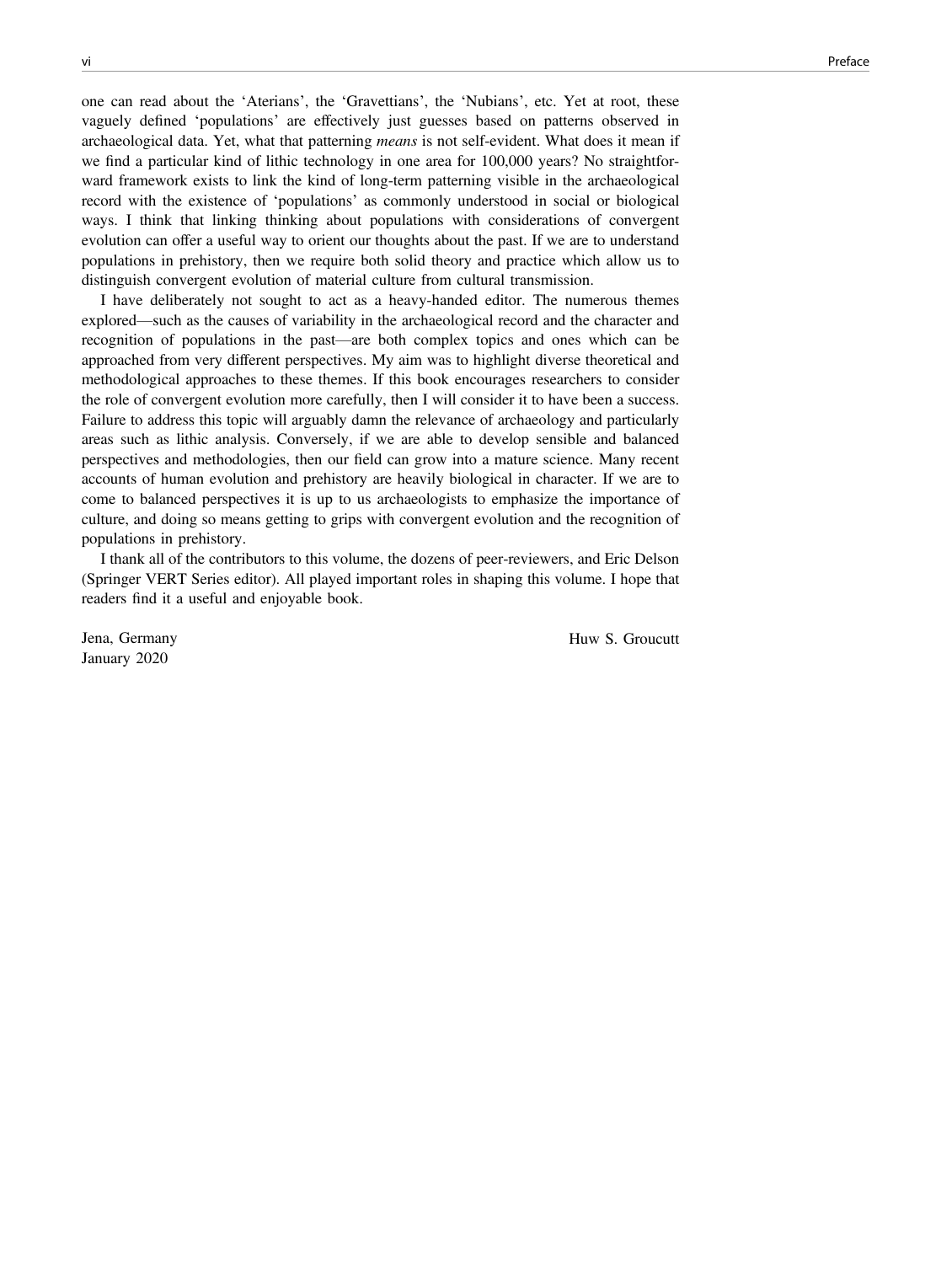### Contents

| $\mathbf{1}$         | Into the Tangled Web of Culture-History and Convergent Evolution<br>Huw S. Groucutt                                                                                                                                         | $\blacksquare$ |
|----------------------|-----------------------------------------------------------------------------------------------------------------------------------------------------------------------------------------------------------------------------|----------------|
| $\overline{2}$       | Ceri Shipton                                                                                                                                                                                                                | 13             |
| $\mathbf{3}$         | <b>Problems and Pitfalls in Understanding the Clactonian </b><br>John McNabb                                                                                                                                                | 29             |
| $\blacktriangleleft$ | <b>Culture and Convergence: The Curious Case of the Nubian Complex</b><br>Huw S. Groucutt                                                                                                                                   | 55             |
| 5                    | Lithic Variability and Cultures in the East African Middle Stone Age<br>Enza Elena Spinapolice                                                                                                                              | 87             |
| 6                    | A Matter of Space and Time: How Frequent Is Convergence<br>in Lithic Technology in the African Archaeological Record over<br>Manuel Will and Alex Mackay                                                                    | 103            |
| $\overline{7}$       | <b>Technology and Function of Middle Stone Age Points. Insights</b><br>from a Combined Approach at Bushman Rock Shelter, South Africa  127<br>Katja Douze, Marina Igreja, Veerle Rots, Dries Cnuts,<br>and Guillaume Porraz |                |
| 8                    | <b>Raw Material and Regionalization in Stone Age Eastern Africa</b> 143<br>Christian A. Tryon and Kathryn L. Ranhorn                                                                                                        |                |
| 9                    | The Middle-Upper Paleolithic Transition: A Long-Term Biocultural<br>Aaron Jonas Stutz                                                                                                                                       |                |
| <b>10</b>            | Threading the Weft, Testing the Warp: Population Concepts<br>and the European Upper Paleolithic Chronocultural Framework  187<br>Natasha Reynolds                                                                           |                |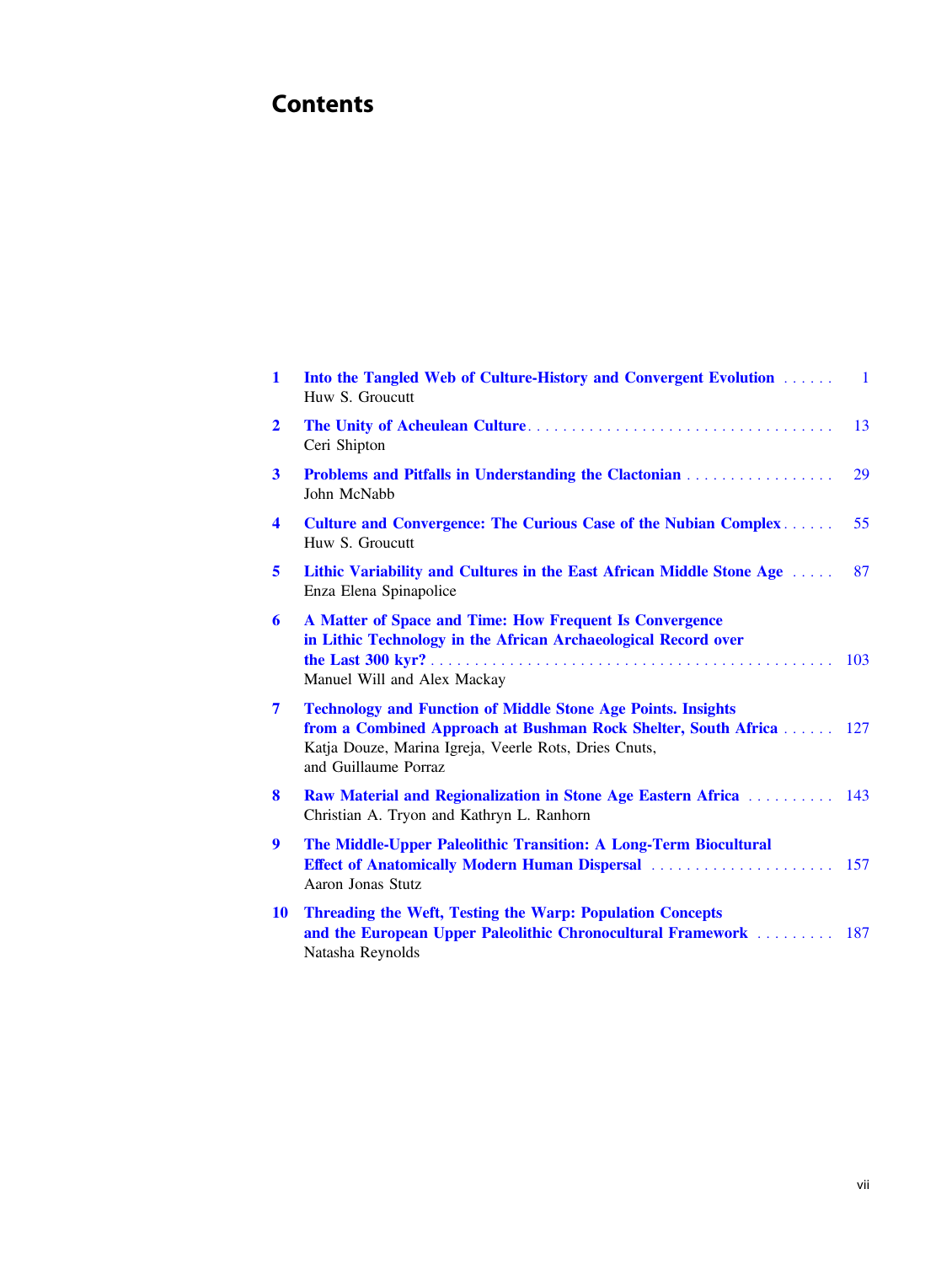|    | 11 Communities of Interaction: Tradition and Learning in Stone<br>Tool Production Through the Lens of the Epipaleolithic of Kharaneh IV,     |  |
|----|----------------------------------------------------------------------------------------------------------------------------------------------|--|
|    | Lisa A. Maher and Danielle A. Macdonald                                                                                                      |  |
| 12 | Michael J. Shott                                                                                                                             |  |
| 13 | <b>Learning Strategies and Population Dynamics During the Pleistocene</b><br>Michael J. O'Brien and R. Alexander Bentley                     |  |
| 14 | <b>Culture, Environmental Adaptation or Specific Problem Solving?</b><br><b>On Convergence and Innovation Dynamics Related to Techniques</b> |  |
|    | Patrick Schmidt                                                                                                                              |  |
| 15 | Stephen Shennan                                                                                                                              |  |
|    |                                                                                                                                              |  |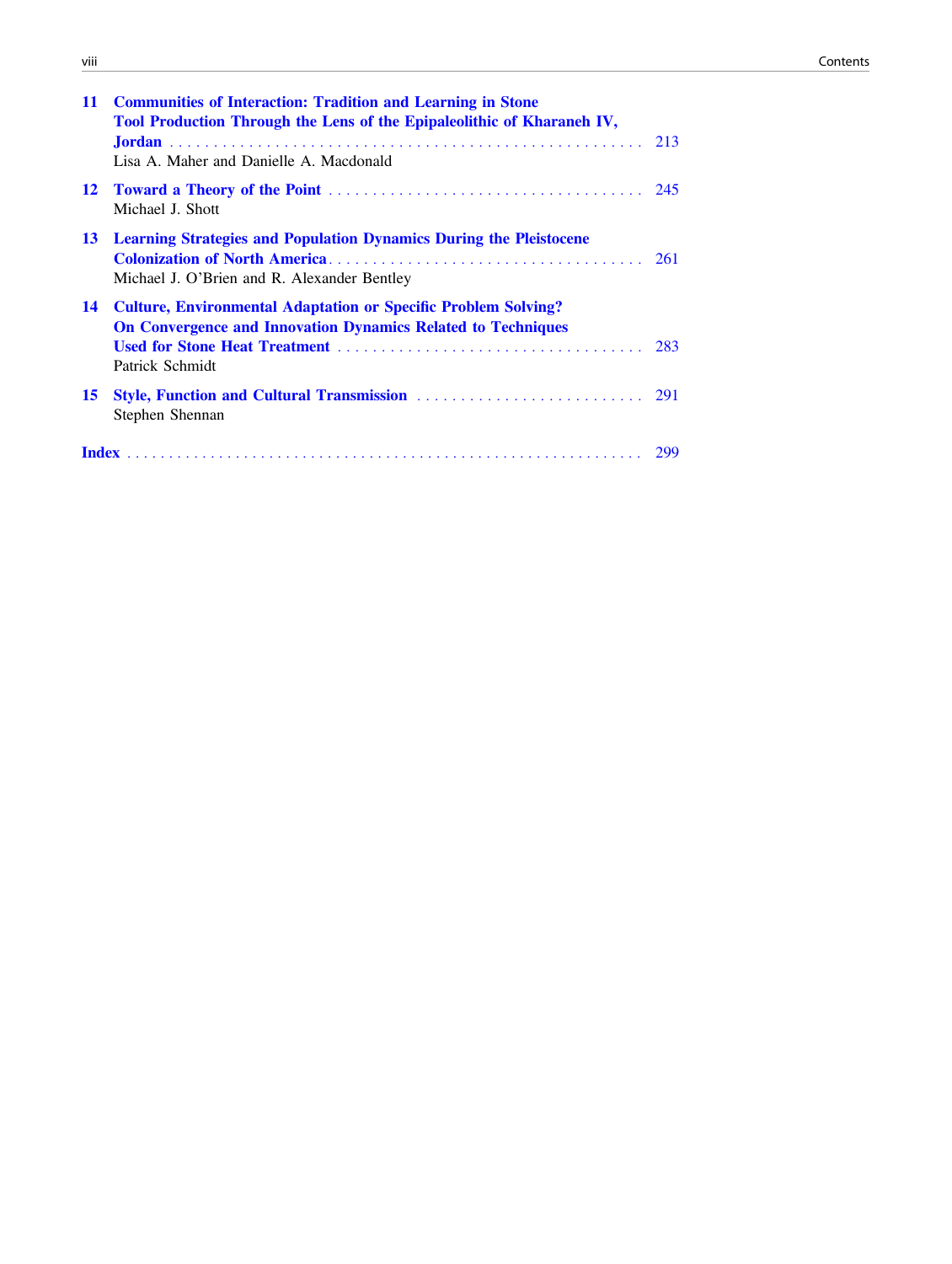### **Contributors**

\* Indicates primary address

R. Alexander Bentley Department of Anthropology, University of Tennessee, Knoxville, TN, USA

Dries Cnuts FNRS, Bruxelles, Belgium

Katja Douze APA, Department of Genetics and Evolution, University of Geneva, Geneva, Switzerland

Huw S. Groucutt \*Extreme Events Research Group, Max Planck Institute for Chemical Ecology, Jena, Germany;

Department of Archaeology, Max Planck Institute for the Science of Human History, Jena, Germany;

Max Planck Institute for Biogeochemistry, Jena, Germany

Marina Igreja LARC-DGPC, Ministry of Culture of Portugal/ENVARCH, Cibio-Inbio, University of Porto, Porto, Portugal

Danielle A. Macdonald Department of Anthropology, The University of Tulsa, Tulsa, OK, USA

Alex Mackay \*Centre for Archaeological Science, School of Earth and Environmental Sciences, University of Wollongong, Wollongong, Australia; Department of Archaeology, University of Cape Town, South Africa

Lisa A. Maher Department of Anthropology, University of California, Berkeley, CA, USA

John McNabb Department of Archaeology, University of Southampton, Southampton, UK

Michael J. O'Brien \*Department Communication, History, and Philosophy, Texas A&M University-San Antonio, San Antonio, USA; Department of Anthropology, University of Missouri, Columbia, USA

Guillaume Porraz \*CNRS, UMR 7269-LAMPEA, Aix-Marseille Université, Aix-en-Provence, France;

Evolutionary Studies Institute, University of the Witwatersrand, Johannesburg, South Africa

Kathryn L. Ranhorn Institute of Human Origins, School of Human Evolution and Social Change, Arizona State University, Tempe, AZ, USA

Natasha Reynolds UMR 5199 PACEA, Université de Bordeaux, Bâtiment B8, Pessac Cedex, France

Veerle Rots \*TraceoLab/Prehistory, University of Liège, Liège, Belgium; FNRS, Bruxelles, Belgium